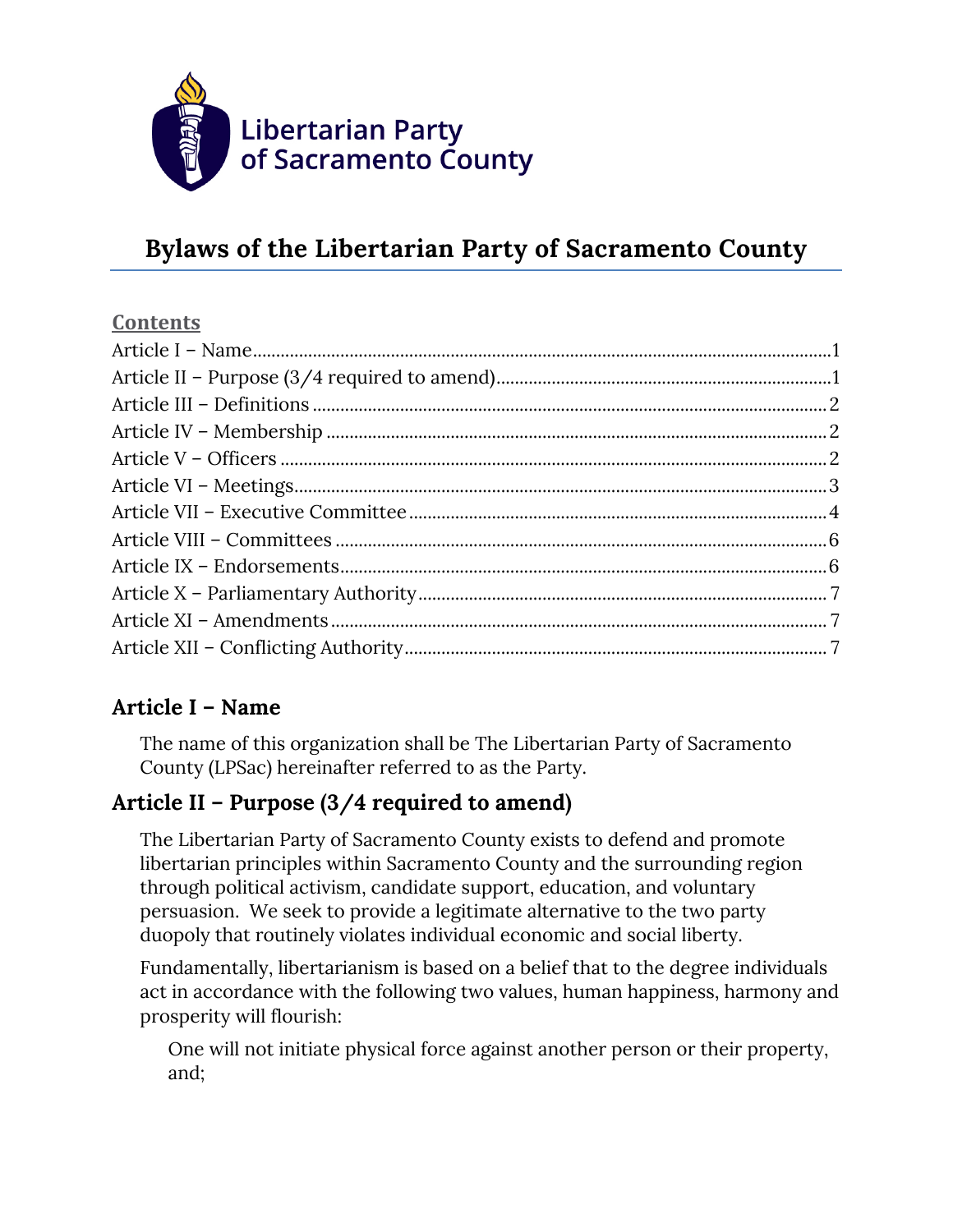One will do all that one agrees to do.

The Libertarian Party of Sacramento County is dedicated to serving as the local political vehicle for the growing number of libertarians in Sacramento County who desire a more socially harmonious and economically prosperous region.

## **Article III – Definitions**

A. "Registered Libertarian": A person who is registered as Libertarian per the California Elections Code.

B. "Central Committee member": A person who is eligible to vote on Party business consistent with these bylaws.

C. Certification: "I certify that I oppose the initiation of force as a means of achieving political or social goals." Certification shall be required to be a member of the County Central Committee. Individuals who have executed previous versions of the certification shall also meet this requirement.

D. All references in these Bylaws to "mail," "written notification," or similar terms shall be considered to include electronic communications.

E. All references in these Bylaws to "place," "location," or similar terms shall be considered to include electronic or virtual meeting platforms.

## **Article IV – Membership**

### *Section 1: Central Committee*

The county central committee hereinafter referred to as "Central Committee," shall consist of those individuals who live in Sacramento County, or choose to affiliate with the Sacramento County organization, who are not members of any other county central committee, and qualify as a member of the Central Committee under the Bylaws of the Libertarian Party of California (LPCA).

## **Article V – Officers**

### *Section 1: Officers*

The officers of the Party shall be a Chair, a Vice-Chair, a Secretary, a Treasurer, and up to three (3) At-Large members.

#### *Section 2: Qualifications*

Eligibility for election or appointment shall be as follows:

A. Only a person who is a member of the Central Committee and who has expressed a willingness to serve shall be eligible for election to any elected position of the party.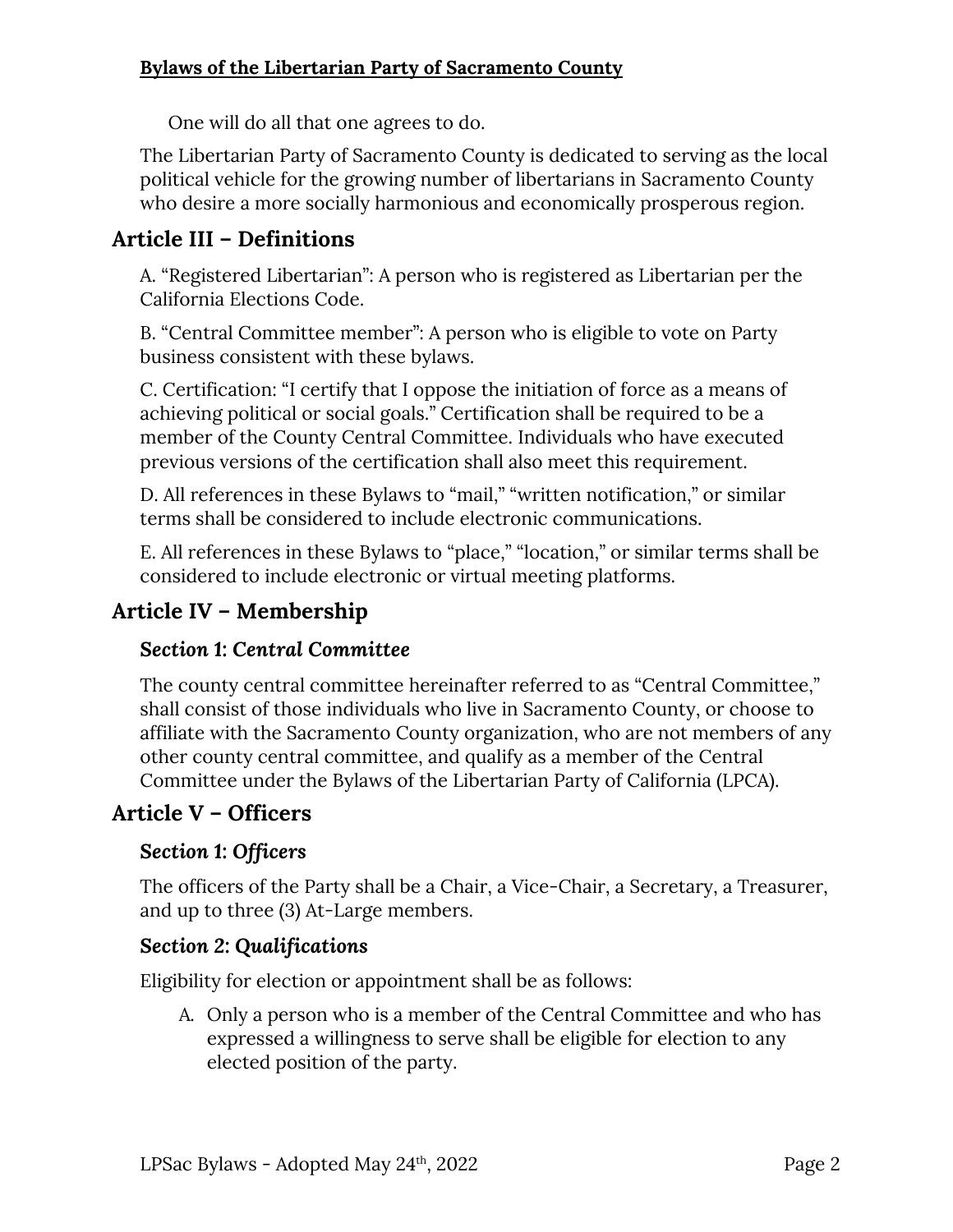## *Section 3: Chair*

The Chair shall preside at all meetings of the Party. The Chair shall be the Chief Executive Officer of the Party.

### *Section 4: Vice-Chair*

The Vice-Chair shall act as assistant to the Chair and shall assume the duties of the Chair in the event that the Chair is unable to perform them.

### *Section 5: Treasurer*

The Treasurer shall receive, disburse, and account for the funds and assets of the Party, and shall compile financial statements on the accrual basis of accounting. The Treasurer shall also present an annual report to the membership at the annual meeting. All disbursements must be approved by the Executive Committee or Central Committee, and be substantiated by appropriate documentation.

### *Section 6: Secretary*

The Secretary shall be the recording and corresponding officer of the Party. The Secretary will also be responsible for maintaining a membership roster, and providing reports of the current number of members.

#### *Section 7: Elections*

The officers and up to three (3) At-Large members shall be elected at the Party's annual meeting. Nominations shall be made from the floor and the officers and At-Large members shall be elected by a majority of balloted votes.

### *Section 7: Term of Office*

Each Executive Committee member shall take office at the close of the annual meeting at which they were elected and serve thereafter until the selection of his or her replacement at the annual meeting or until his or her position is vacated.

## **Article VI – Meetings**

## *Section 1: Business Meetings of the Central Committee Members*

The Party shall hold business meetings at least once per quarter for conducting Party business. Notice of the time and place of these meetings shall be given to the Members not less than fourteen (14) days prior to the meeting.

### *Section 2: Annual Meeting of the Central Committee Members*

The Party shall hold an annual meeting to elect its officers and other Executive Committee members and conduct other business as shall properly come before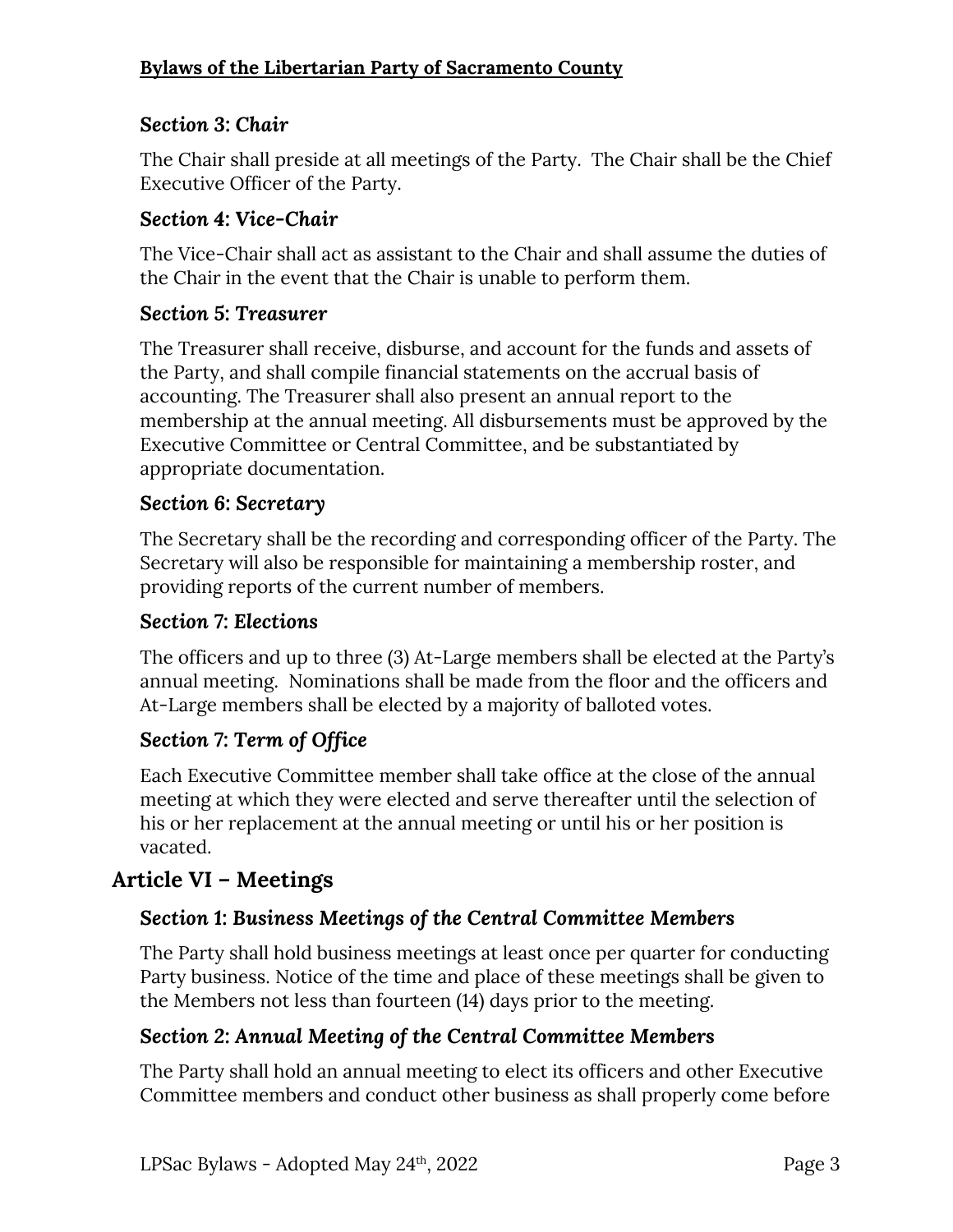it. Notification shall be sent to all Central Committee members, and to the LPCA Secretary, at least thirty (30) days, but not more than sixty (60) days, in advance of the meeting. Such notice shall specify the reason for the meeting and a time and place reasonably accessible to the membership.

- A. Voting members to the annual meeting shall be current Central Committee members, and shall either hold public office of shall have been a Central Committee member for a minimum of ninety (90) consecutive days prior to the meeting.
- B. "None of the Above" shall always be included as an option for election of all Party offices.

## *Section 3: Special Meetings*

Special meetings may be called by the Chair or by written request of five (5) Central Committee members. The purpose of the meeting shall be stated in the call, which shall be sent to all members at least seven (7) days before the meeting.

## *Section 3: Quorum*

A majority of the Central Committee members that have been credentialed in to the annual meeting shall be required to conduct business.

## **Article VII – Executive Committee**

### *Section 1: Composition*

The Executive Committee of the Party shall be composed of the following members of the Central Committee:

- A. The four (4) Party officers elected by the Central Committee at the annual meeting;
- B. Up to three (3) At-Large members to be elected by the Central Committee at the annual meeting.
- C. A minimum of two (2) officers, Chair and Treasurer, are required to be considered an active county organization within the LPCA.

### *Section 2: Duties and Powers*

The Executive Committee is charged with the duty of conducting all Party business in between meetings of the Central Committee consistent with these Bylaws and any standing rules or resolutions which may be adopted at the annual meeting of the Central Committee.

### *Section 3: At-Large Members*

The At-Large member(s) shall participate in all discussions, debate and vote on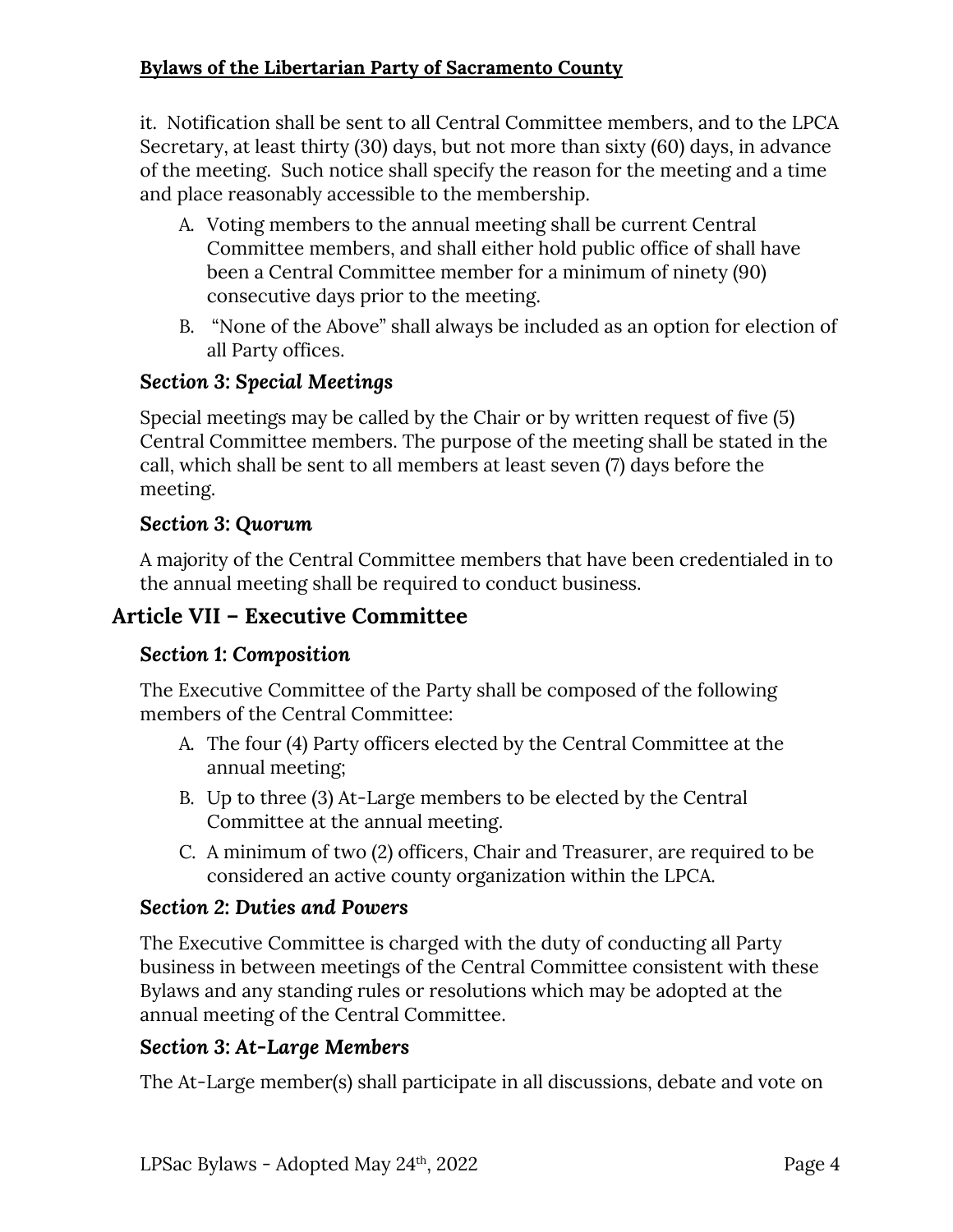all Party business matters and perform other duties per the direction of the Central and Executive committees.

#### *Section 4: Executive Committee Meetings*

The Executive Committee shall meet at such time and place as may be determined by action of the Committee, by call of the Chair, or by the written request of one-third (1/3) or more of the members of the Executive Committee. A written notice of the time and place of all meetings shall be given to each member of the Executive Committee, with written notice sent to all Central Committee members, not less than seven (7) days prior to said meeting. All meetings of the Executive Committee shall be open to all Central Committee members.

#### *Section 5: Transaction of Business by Email or other Electronic Means*

The Executive Committee may transact business by email balloting when a motion is moved and seconded via email. All votes shall be counted and recorded by the secretary as roll call votes. E-mail motions will require the same number of votes as motions made at regular meetings. Voting will end after forty-eight (48) hours has passed and votes from two-thirds (2/3) of the committee members have been received or in seventy-two (72) hours, whichever occurs first. If, at the expiration of the applicable period, a quorum of the Executive Committee has not voted, the measure being voted upon shall be deemed to have failed.

The Executive Committee may also transact business by telephone conference or other electronic communications where the members can meet in real time. In such meetings, the normal rules of the committee apply as to quorums and voting. At least seven (7) days' notice is required if business is to be transacted in such a fashion.

The Secretary shall keep a record of the motions and votes from email, telephone and electronic balloting, and make them available in the same fashion as minutes from Executive Committee meetings.

#### *Section 6: Quorum*

A majority of the Executive Committee is required to conduct business. Vacancies shall be excluded in determination of quorum requirements.

#### *Section 7: Suspension*

Failure of any Executive Committee member to attend two consecutive Executive Committee meetings shall be cause for removal from the Executive Committee.

#### *Section 8: Appointment*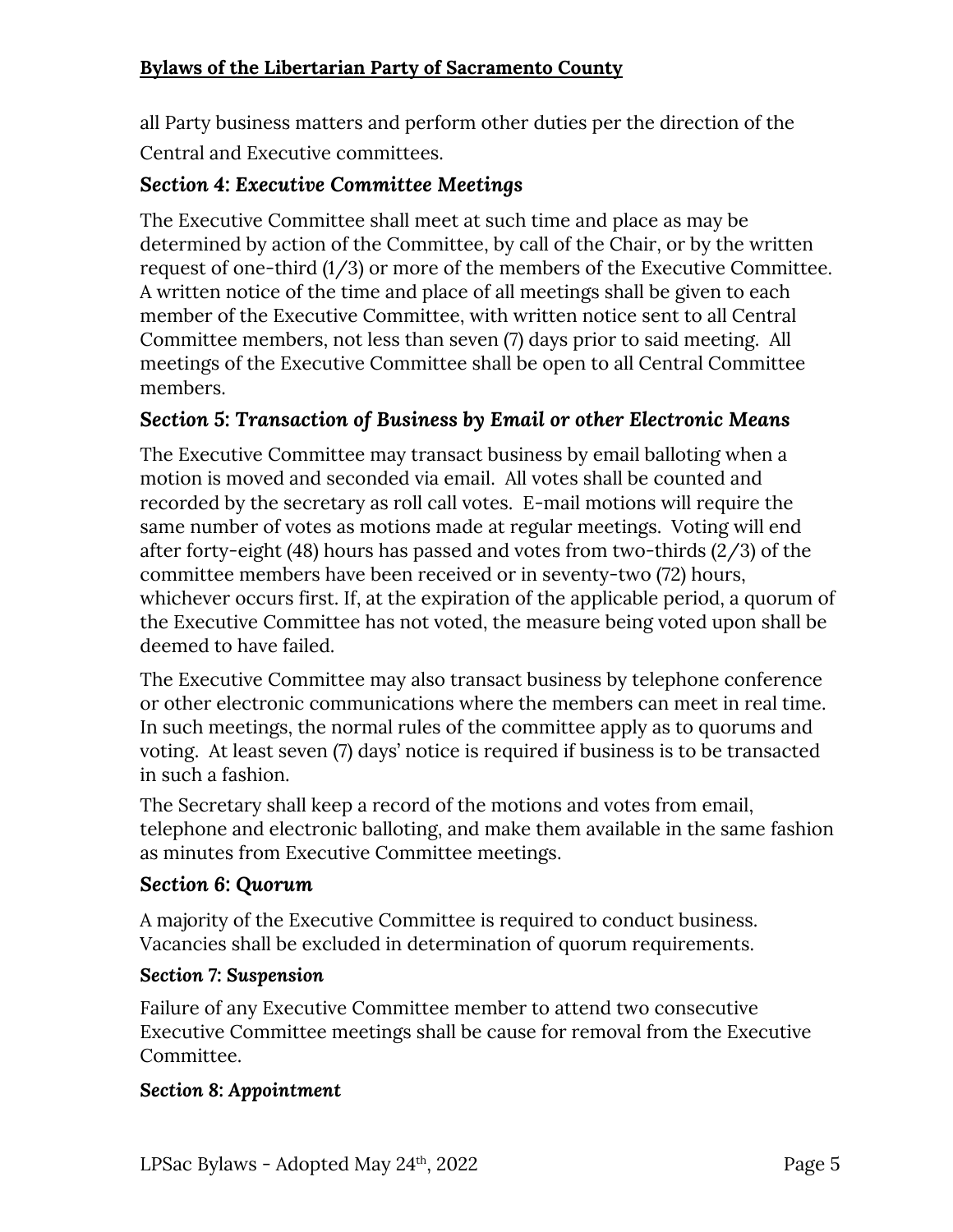The Executive Committee shall appoint new Executive Committee members, including the Chair, if vacancies occur. Such appointments shall be to complete the term of office vacated unless a meeting of the Central Committee members occurs sooner.

### *Section 9: Special Voting Requirements*

A two-thirds (2/3) majority of members of the Executive Committee shall be required to pass the following:

- A. Endorsing or rescinding the endorsement of any candidate for public office;
- B. Endorsing or opposing any proposed ballot measure, but rescinding such action shall be considered a normal main motion;
- C. Creating an annual budget;
- D. Incurring a financial liability or contractual obligation lasting more than three months, or exceeding \$500; and
- E. Providing the Party mailing list to non-Libertarian groups or individuals

#### **Article VIII – Committees**

As the Executive Committee deems appropriate, the Chair shall appoint working committees, which shall exist at the pleasure of the Executive Committee.

### **Article IX – Endorsements**

#### *Section 1*

The Party shall make endorsements, make recommendations, or otherwise take positions with respect to elections, nominations, measures, or other matters appearing on a public ballot by a majority vote of the Central Committee at a meeting that has given notice that such action will be considered. "Public Ballot" includes any general, special, primary, or other election conducted by any level of government.

#### *Section 2*

The Executive Committee may endorse candidates for any office to be voted on in Sacramento County, subject to a two-thirds (2/3) vote of the Executive Committee, when there is no scheduled meeting of the Central Committee prior to the election.

#### *Section 3*

Eligibility for endorsement shall be as follows:

A. Candidates for public office in any partisan election whose political party affiliation is either "Libertarian" or "No Party Preference."